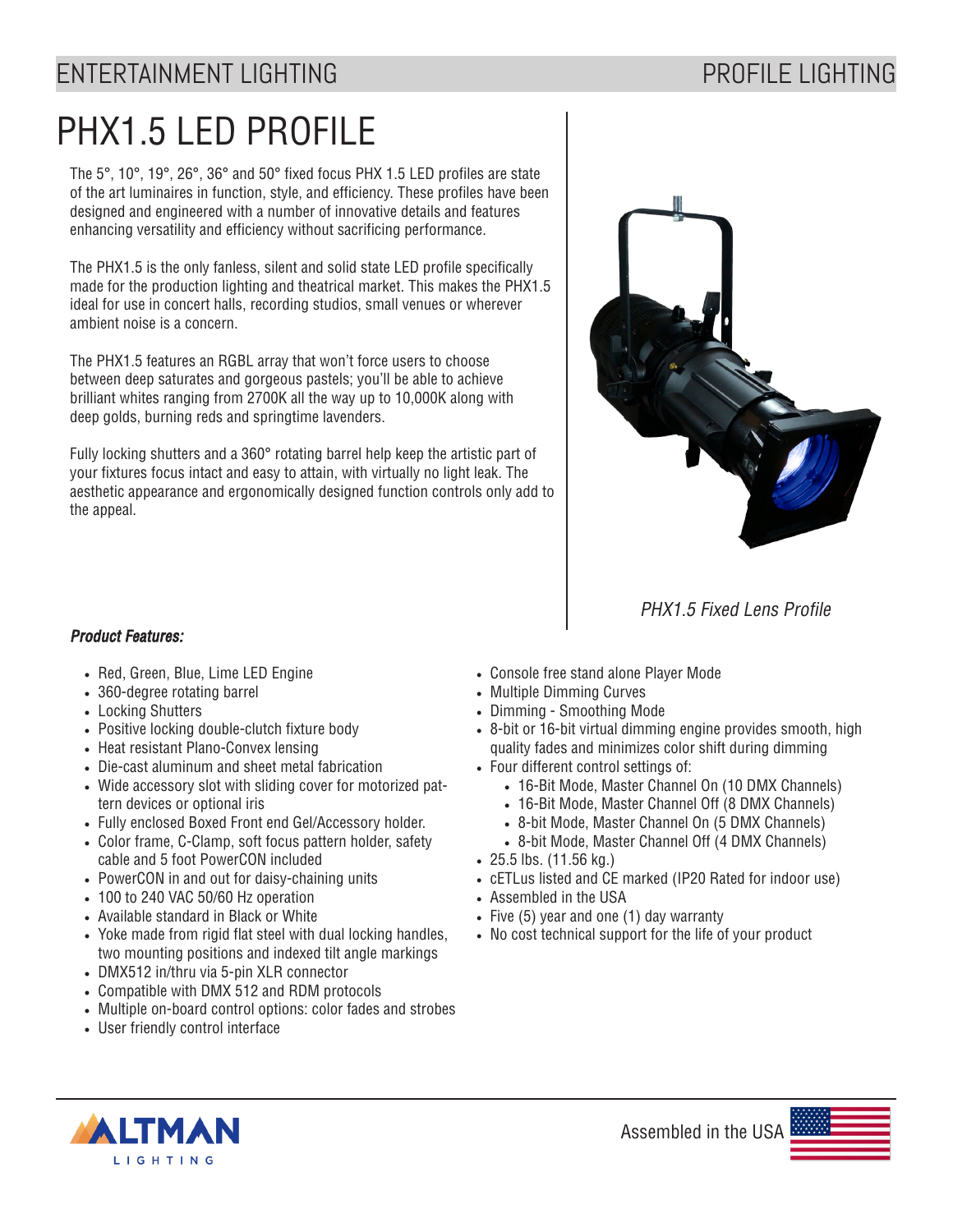## ENTERTAINMENT LIGHTING **ENTERTAINMENT LIGHTING**

### Photometric Performance - PHX 1.5 RGBL Luminaires (at Full Intensity)

Note: all photometric data is taken after a 90 minute warm up time period with all colors at full intensity.

#### 5 Degree Lens

| Throw Distance (d)       | 20      | 30'              | $40^{\circ}$   | 50'              | 60                | 70'    | 80 <sup>°</sup> | 90'    | 100'   |
|--------------------------|---------|------------------|----------------|------------------|-------------------|--------|-----------------|--------|--------|
|                          | 6m      | 9m               | 12.2m          | 15.2m            | 18.28m            | 21.33m | 24.38m          | 27.43m | 30.48m |
| Beam Size Diameter       | 2.40'   | 3.60'            | $4.80^{\circ}$ | 6.00'            | $7.20^\circ$      | 8.40'  | 9.60'           | 10.80  | 12.00' |
|                          | 0.73m   | .09 <sub>m</sub> | .46m           | .82 <sub>m</sub> | 2.19 <sub>m</sub> | 2.56m  | 2.92m           | 3.29m  | 3.65m  |
| $Illuminance = fc$       | 1028    | 456              | 257            | 164              | 114               | 83     | 64              | 50     | (441)  |
| $(III$ uminance = $lux)$ | (11065) | (4908)           | (2766)         | (204)            | 1227              | (893)  | (688)           | (538)  |        |

#### 10 Degree Lens

| Throw Distance (d)  | 20"               | 30'              | 40'              | 50'    | 60'    | 70'    | 80'    | 90'    | 100'   |
|---------------------|-------------------|------------------|------------------|--------|--------|--------|--------|--------|--------|
|                     | 6m                | 9m               | 12.2m            | 15.2m  | 18.28m | 21.33m | 24.38m | 27.43m | 30.48m |
| Beam Size Diameter  | 3.00'             | 4.50'            | 6.00'            | 7.50'  | 9.00'  | 10.50' | 12.00' | 13.50' | 15.00' |
|                     | 0.91 <sub>m</sub> | .37 <sub>m</sub> | .82 <sub>m</sub> | 2.286m | 2.74m  | 3.20m  | 3.65m  | 4.11m  | 4.57m  |
| $Illuminance = fc$  | 491               | 218              | 122              | 78     | 54     | 40     | 30     | 24     | 19     |
| (Illuminance = lux) | (5280)            | (2347)           | 1320)            | (845)  | (587)  | (431)  | (330)  | (261)  | (211)  |

#### 19 Degree Lens

| Throw Distance (d)           | 10'               | 15'    | $20^{\circ}$ | $25^{\circ}$ | 30'            | 40'    | 50'    |
|------------------------------|-------------------|--------|--------------|--------------|----------------|--------|--------|
|                              | 3m                | 4.65m  | 6m           | 7.6m         | 9 <sub>m</sub> | 12.2m  | 15.2m  |
| Beam Size Diameter           | 3.10'             | 4.65'  | 6.20'        | 7.75'        | 9.30'          | 12.40' | 15.50' |
|                              | 0.94 <sub>m</sub> | 1.41m  | 1.88m        | 2.36m        | 2.83m          | 3.77m  | 4.72m  |
| $Illuminance = fc$           | 520               | 231    | 130          | 84           | 58             | 32     | 21     |
| $(III$ uminance = $l$ ux $)$ | (5595)            | (2487) | 1399         | (895)        | (622)          | (350)  | (224)  |

#### 26 Degree Lens

| Throw Distance (d)       | 10'    | 15'               | $20^{\circ}$ | 25'    | 30'            | 40'    | 50'    |
|--------------------------|--------|-------------------|--------------|--------|----------------|--------|--------|
|                          | 3m     | 4.65m             | 6m           | 7.6m   | 9 <sub>m</sub> | 12.2m  | 15.2m  |
| Beam Size Diameter       | 4.55'  | 6.83'             | 9.10'        | 11.38' | 13.65          | 18.20' | 22.75' |
|                          | 1.38m  | 2.08 <sub>m</sub> | 2.77m        | 3.46m  | 4.16m          | 5.54m  | 6.93m  |
| $Illuminance = fc$       | 272    | 121               | 68           | 43     | 30             | (183)  | 10     |
| $(111$ uminance = $lux)$ | (2928) | (1301)            | (732)        | (468)  | (325)          |        | (117)  |

#### 36 Degree Lens

| Throw Distance (d)                                 | 10'           | 15'         | 20'               | 25'         | 30'    | 40'         | 50'    |
|----------------------------------------------------|---------------|-------------|-------------------|-------------|--------|-------------|--------|
|                                                    | 3m            | 4.65m       | 6m                | 7.6m        | 9m     | 12.2m       | 15.2m  |
| Beam Size Diameter                                 | 6.10'         | 9.15'       | 12.20'            | 15.25'      | 18.30' | 24.40'      | 30.50' |
|                                                    | 1.85m         | 2.78m       | 3.71 <sub>m</sub> | 4.64m       | 5.57m  | 7.43m       | 9.29m  |
| $Illuminance = fc$<br>$(III$ uminance = $l$ ux $)$ | 161<br>(1738) | 71<br>(772) | 40<br>(434)       | 25<br>(278) | (193)  | 10<br>(109) | (70)   |

#### 50 Degree Lens

| Throw Distance (d)                        | 10'               | 15'         | $20^{\circ}$ | 25'         | 30'            | 40'               | 50'    |
|-------------------------------------------|-------------------|-------------|--------------|-------------|----------------|-------------------|--------|
|                                           | 3m                | 4.65m       | 6m           | 7.6m        | 9 <sub>m</sub> | 12.2m             | 15.2m  |
| Beam Size Diameter                        | 7.55'             | 11.33'      | 15.10'       | 18.88'      | 22.65'         | 30.20'            | 37.75' |
|                                           | 2.30 <sub>m</sub> | 3.45m       | 4.60m        | 5.75m       | 6.90m          | 9.20 <sub>m</sub> | 11.50m |
| $Illuminance = fc$<br>(Illuminance = lux) | 94<br>(1011)      | 41<br>(449) | 23<br>(253)  | 15<br>(162) | 10<br>112)     | (63)              | (40)   |

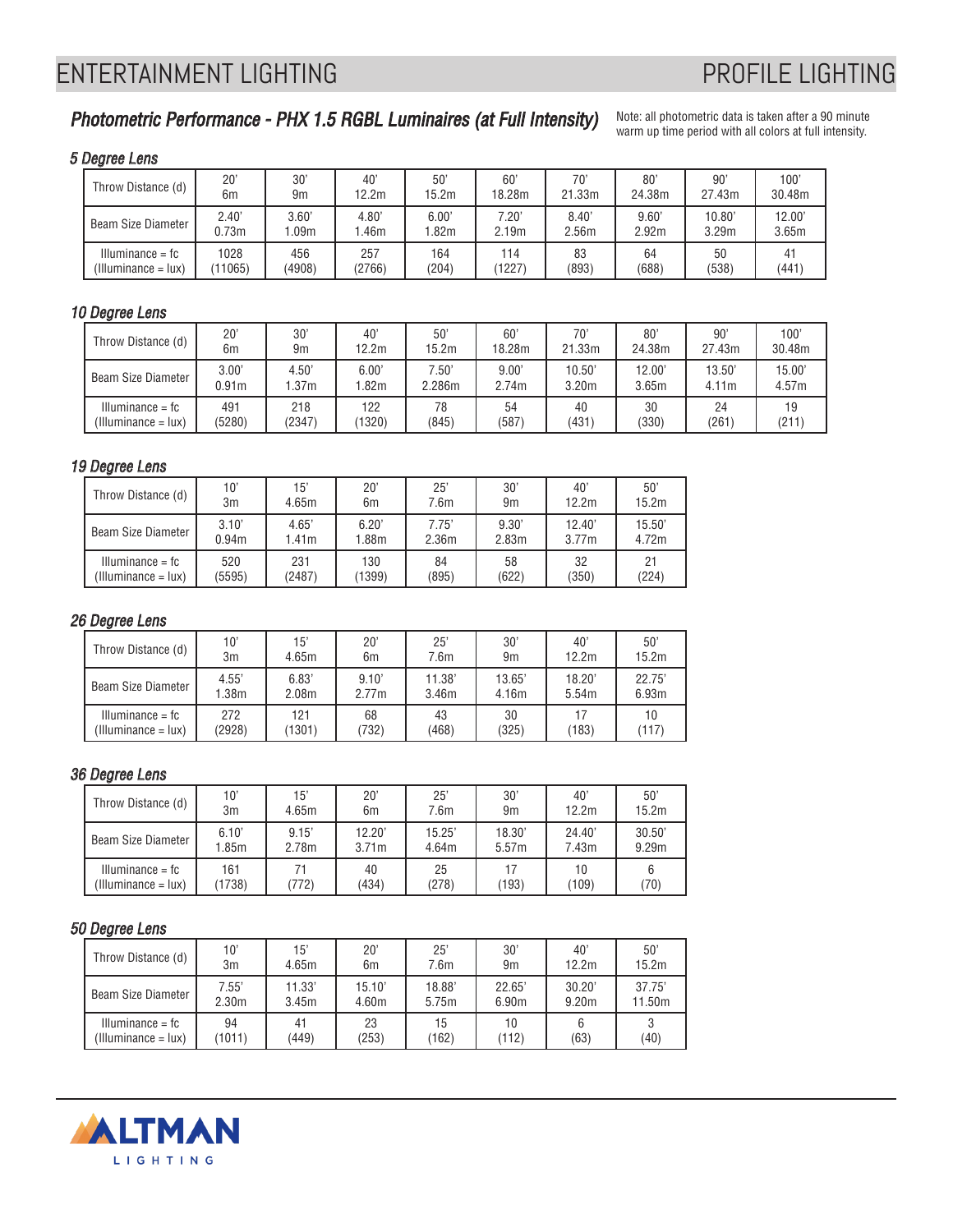### CCT Measurement - PHX 1.5 RGBL at 3200K

Note: The following CCT measurements for the PHX 1.5 RGBL Ellipsoidal were taken at:

- Taken at 10'
- Utilizing fixed beam 26° standard lens system
- After 30 Minute warm up
- 22°C (71°F) Environment
- DMX 8 Bit 4 Channel mode
- Smoothing Off

| DMX % SETTINGS |       |      |      |  |  |  |
|----------------|-------|------|------|--|--|--|
| Red            | Green | Blue | Lime |  |  |  |
| 100            | 62    | 63   | 100  |  |  |  |

| <b>Parameter</b>   | Value    |
|--------------------|----------|
| CCT                | 3083 K   |
| Duv                | 0.0006   |
| CIE1931 x          | 0.4319   |
| CIE1931 v          | 0.4037   |
| CIE1976 u'         | 0.2475   |
| CIE1976 v'         | 0.5205   |
| CRI(Ra)            | 79       |
| Re(R1~R15)         | 73       |
| CQS                | 90       |
| TLCI(Qa)           | 79       |
| GAI                | 68       |
| TM-30-15 Rf        | 86       |
| TM-30-15 Rg        | 109      |
| Illuminance        | 3049 lux |
| <b>Foot Candle</b> | 283.2 fc |











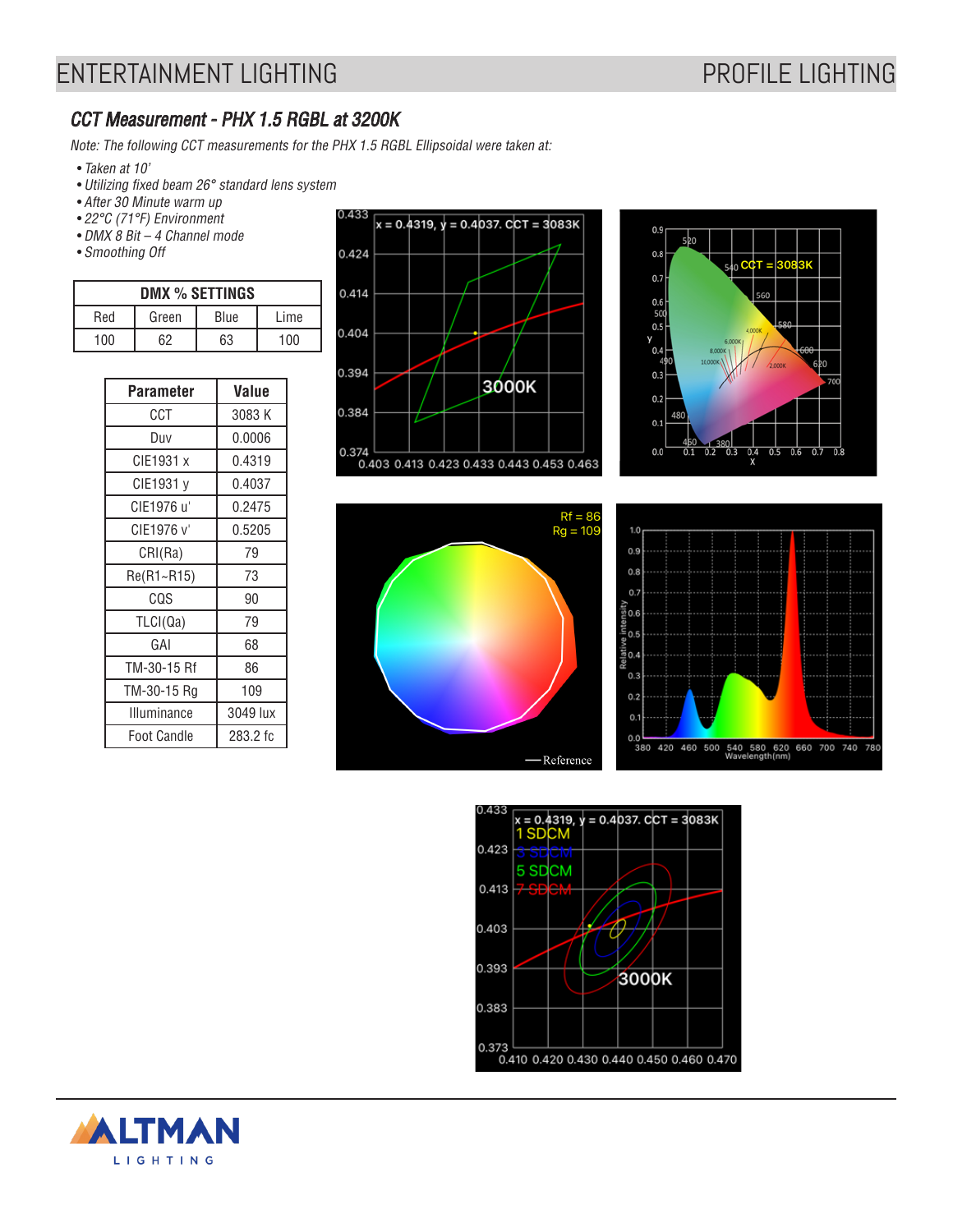### CCT Measurement - PHX 1.5 RGBL at 4200K

Note: The following CCT measurements for the PHX 1.5 RGBL Ellipsoidal were taken at:

- Taken at 10'
- Utilizing fixed beam 26° standard lens system
- After 30 Minute warm up
- 22°C (71°F) Environment
- DMX 8 Bit 4 Channel mode
- Smoothing Off

| DMX % SETTINGS |       |      |      |  |  |  |
|----------------|-------|------|------|--|--|--|
| Red            | Green | Blue | Lime |  |  |  |
| 100            | 76    | 74   | 100  |  |  |  |

| <b>Parameter</b>   | Value      |
|--------------------|------------|
| CCT                | 4245 K     |
| Duv                | $-0.00039$ |
| CIE1931 x          | 0.3681     |
| CIE1931 v          | 0.3608     |
| CIE1976 u'         | 0.2233     |
| CIE1976 v'         | 0.4925     |
| CRI(Ra)            | 77         |
| Re(R1~R15)         | 69         |
| CQS                | 89         |
| TLCI(Qa)           | 71.4       |
| GAI                | 101.2      |
| TM-30-15 Rf        | 84         |
| TM-30-15 Rg        | 111        |
| Illuminance        | 3659 lux   |
| <b>Foot Candle</b> | 339.9 fc   |